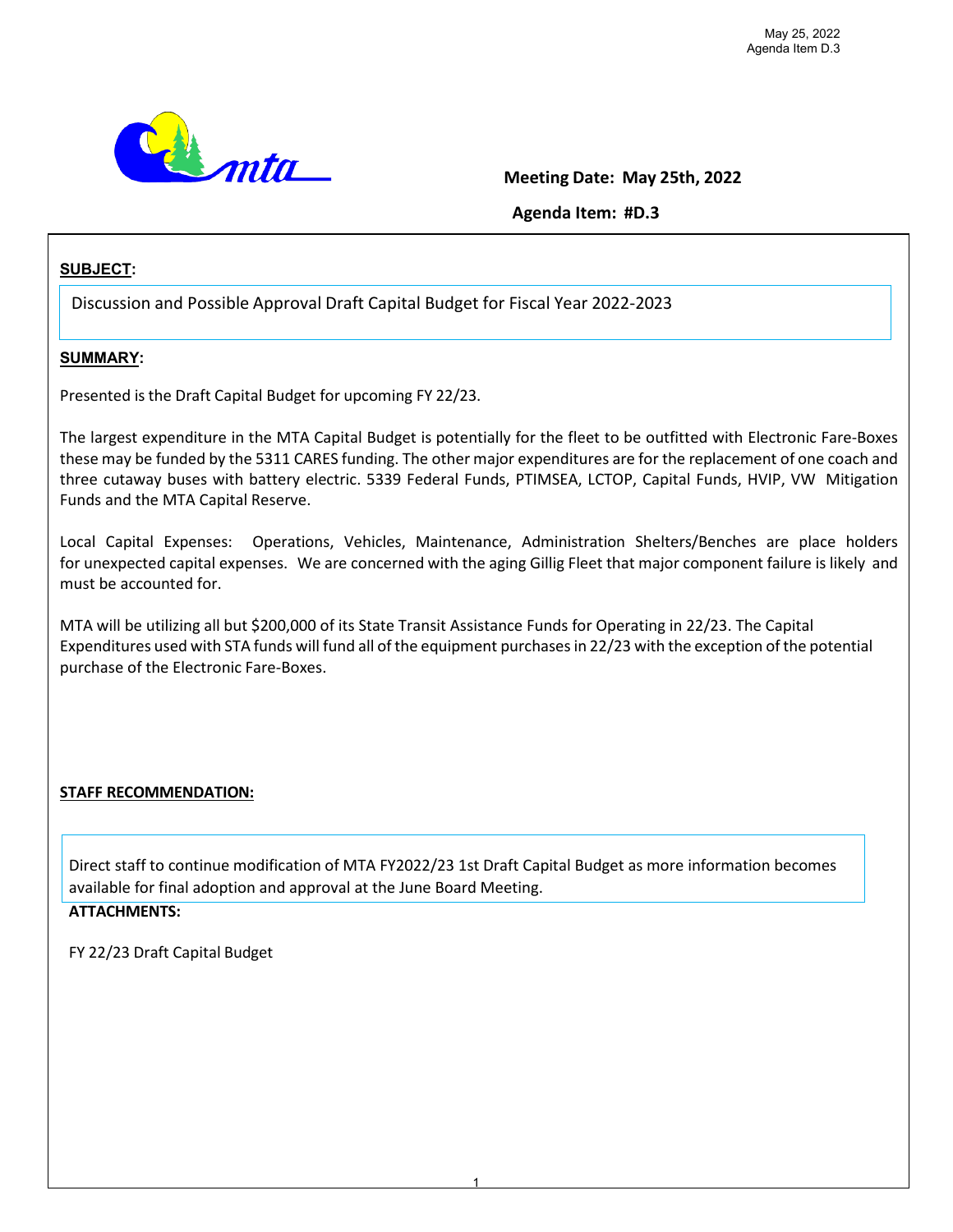# **FY 21/22 FIVE YEAR CAPITAL PROGRAM by YEAR - FINAL**

| <b>Revenues</b>                               | 2022/23   | 2023/24      | 2024/25        | 2025/26      | 2026/27      | <b>5 Year Total</b> |
|-----------------------------------------------|-----------|--------------|----------------|--------------|--------------|---------------------|
| <b>FEDERAL</b>                                |           |              |                |              |              |                     |
| 5310 Elderly and Disabled                     |           |              |                |              |              |                     |
| 5311(f) Intercity                             |           |              |                |              |              |                     |
| 5311 Cares                                    | 1,500,000 |              |                |              |              | 1,500,000           |
| 5339 Low-No Emission Bus/Infrastructure       | 1,124,655 |              | 4,000,000      | 4,000,000    | 4,000,000    | 13,124,655          |
| <b>Projected Federal Fund Totals</b>          | 2,624,655 | $\mathbf{0}$ | 4,000,000      | 4,000,000    | 4,000,000    | 14,624,655          |
|                                               |           |              |                |              |              |                     |
| <b>STATE</b>                                  | 2022/23   | 2023/24      | 2024/25        | 2025/26      | 2026/27      | <b>5 Year Total</b> |
| State of Good Repair (SB1)                    | 528,559   | 130,000      | 130,000        | 130,000      | 130.000      | 1,048,559           |
| Cap & Trade (LCTOP)                           | 227,000   | 150,000      | 150,000        | 150,000      | 150,000      | 827,000             |
| <b>VW Mitigation Funds</b>                    | 160,000   |              |                |              |              | 160,000             |
| <b>HVVP Electric Bus Vouchers</b>             | 136,000   |              | 204,000        | 204,000      | 204,000      | 748,000             |
| <b>Projected State Fund Totals</b>            | 1,051,559 | 280,000      | 280,000        | 280,000      | 280,000      | 2,171,559           |
|                                               |           |              |                |              |              |                     |
| <b>LOCAL</b>                                  | 2022/23   | 2023/24      | 2024/25        | 2025/26      | 2026/27      | <b>5 Year Total</b> |
| <b>MTA Capital Reserve Fund</b>               |           |              |                |              |              | $\Omega$            |
| Local Transportation Fund LTF                 | 200,000   |              |                |              |              | 200,000             |
| <b>MCOG Capital Reserve Fund</b>              |           |              |                |              |              | 0                   |
| State Transit Assistance STA                  | 200,000   |              |                |              |              | 200,000             |
| <b>Projected Local Fund Totals</b>            | 400,000   | $\pmb{0}$    | $\overline{0}$ | $\mathbf{0}$ | 0            | 400,000             |
|                                               |           |              |                |              |              |                     |
| <b>TOTAL REVENUE</b>                          | 4,076,214 | 280,000      | 4,280,000      | 4,280,000    | 4,280,000    | 17,196,214          |
|                                               |           |              |                |              |              |                     |
| <b>Expense</b>                                | 2022/23   | 2023/24      | 2024/25        | 2025/26      | 2026/27      | <b>5 Year Total</b> |
| <b>Vehicle Acquisition:</b>                   |           |              |                |              |              |                     |
| <b>Staff Vehicles</b>                         |           | 40,000       |                | 80,000       | 105,000      | 225,000             |
| <b>Maintenance Vehicles</b>                   | 80,000    |              |                |              |              | $\Omega$            |
| Cutaways - Paratransit                        |           |              |                | 570,000      | 580,000      | 1,150,000           |
| Cutaways - FR                                 | 915,000   | 310,000      | 315,000        | 960,000      | 650,000      | 3,150,000           |
| <b>Buses - Medium Duty</b>                    |           |              | 550,000        | 550,000      |              |                     |
| <b>Buses - Heavy Duty</b>                     |           | 1,000,000    |                | 4,100,000    | 4,200,000    | 9,300,000           |
| <b>Senior Center Vehicles</b>                 |           |              |                |              |              |                     |
| Trolley<br><b>Total Vehicle Acquistion</b>    | 995.000   |              |                |              |              |                     |
|                                               |           | 1,350,000    | 865,000        | 6,260,000    | 5,535,000    | 13,825,000          |
| <b>Equipment &amp; Minor Facilities</b>       | 2022/23   | 2023/24      | 2024/25        | 2025/26      | 2026/27      | <b>5 Year Total</b> |
| Operations                                    | 2,000     | 11,000       | 6,500          | 8,000        | 8,000        | 35,500              |
| Vehicle                                       | 1,523,300 | 7,500        | 7,500          | 7,500        | 9,000        | 1,554,800           |
| Maintenance                                   | 123,500   | 144,500      | 38,000         | 3,000        | 38,000       | 347,000             |
| Administration                                | 8,700     | 33,800       | 23,000         | 28,000       | 20,075       | 113,575             |
| Shelters & Benches                            | 16,200    | 23,000       | 4,000          | 17,700       | 12,000       | 72,900              |
| <b>Total Equipment &amp; Minor Facilities</b> | 1,673,700 | 219,800      | 79,000         | 64,200       | 87,075       | 2,123,775           |
|                                               |           |              |                |              |              |                     |
| <b>Major Facilities &amp; Planning</b>        | 2022/23   | 2023/24      | 2024/25        | 2025/26      | 2026/27      | <b>5 Year Total</b> |
| Short Range Transit Plan                      | 200,000   |              |                |              |              | 200,000             |
| <b>Transit Center</b>                         |           |              |                |              |              | 0                   |
| Admin OPS/Design/Build                        |           |              |                |              |              | 0                   |
| <b>Total Major Facilities</b>                 | 200,000   | $\pmb{0}$    | $\overline{0}$ | $\pmb{0}$    | $\mathbf 0$  | 200,000             |
|                                               |           |              |                |              |              |                     |
| <b>Total Expense</b>                          | 2,868,700 | 1,569,800    | 944,000        | 6,324,200    | 5,622,075    | 16,148,775          |
|                                               |           |              |                |              |              |                     |
| <b>GAIN/Loss</b>                              | 1,207,514 | $-1,289,800$ | 3,336,000      | $-2,044,200$ | $-1,342,075$ | $-132,561$          |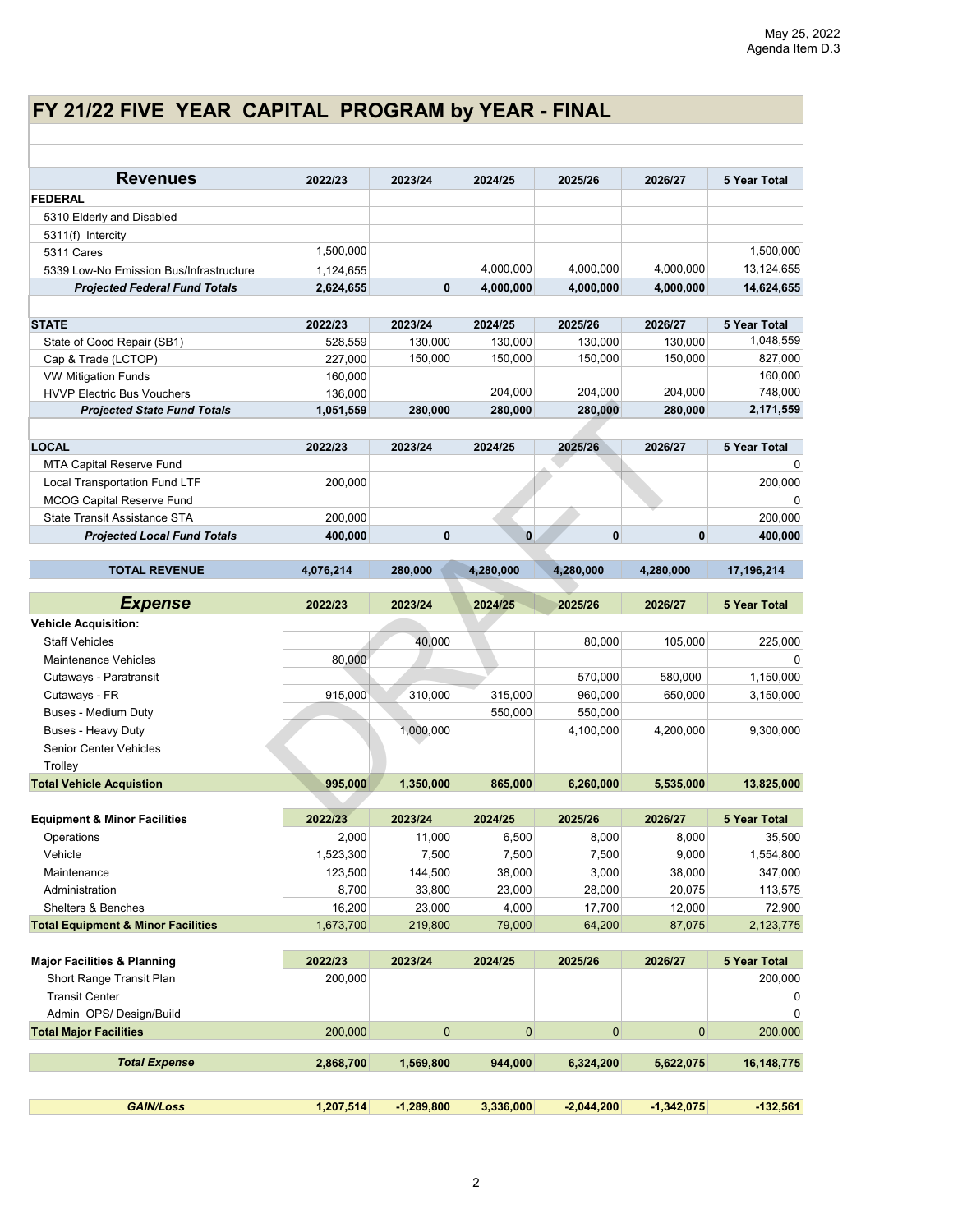RAFT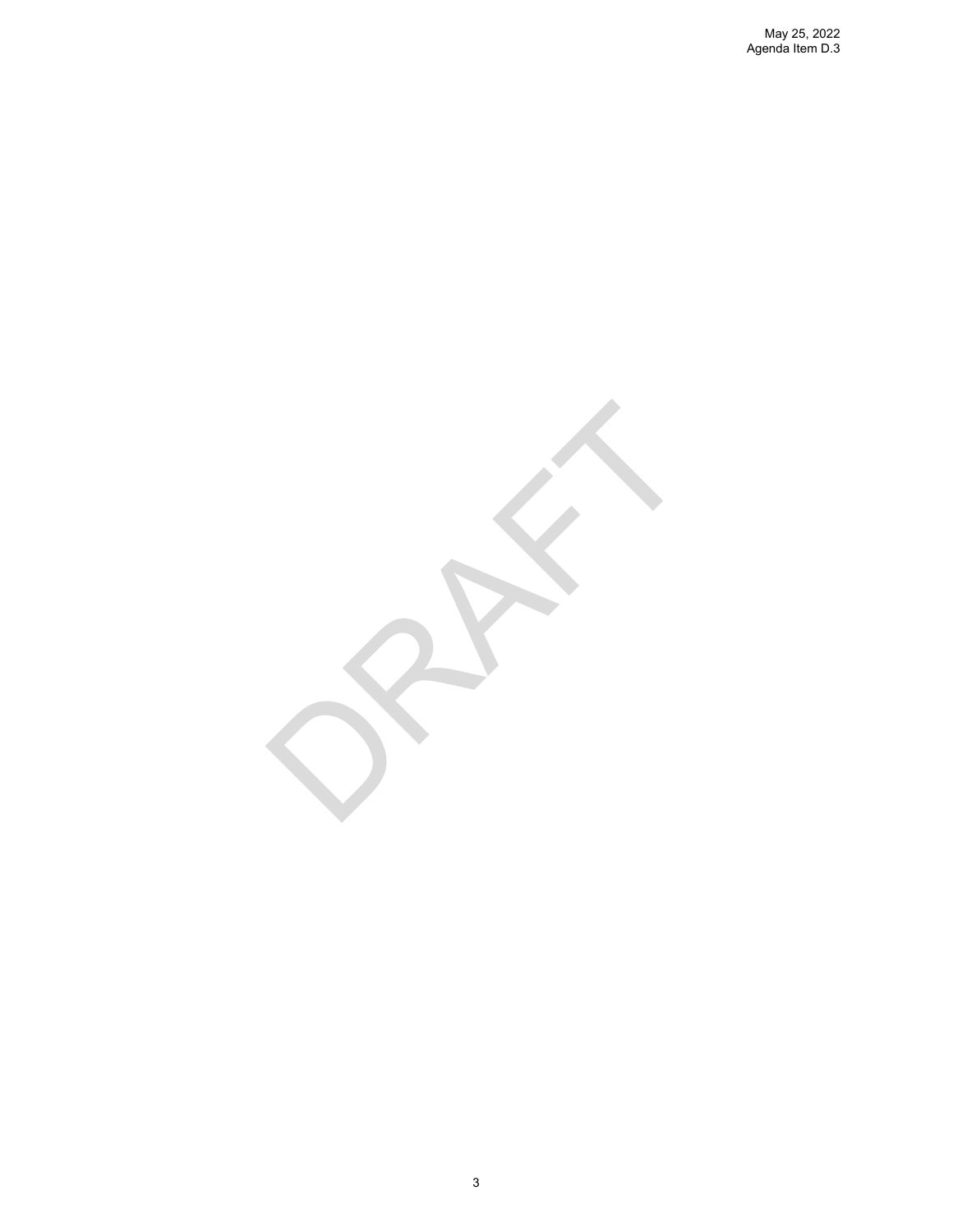## **MTA Five -YearCapital Vehicle Replacement Plan**

**= retire and sell = buy**

| <b>Staff - Vehicles</b> |                                         |                  |    |                            |         |                |         |                |         |
|-------------------------|-----------------------------------------|------------------|----|----------------------------|---------|----------------|---------|----------------|---------|
| Odometer                | <b>4 YEARS OR 100,000 MILES</b><br>Fund |                  |    | # Year Make/Mod            | 2022/23 | 2023/24        | 2024/25 | 2025/26        | 2026/27 |
|                         | <b>STIP</b>                             | 201              |    | 11 ChevVolt plug-in-hybrid |         | <b>REPLACE</b> |         |                |         |
|                         | <b>STA</b>                              | 307              | 11 | <b>Toyota Prius hybrid</b> |         |                |         | <b>REPLACE</b> |         |
|                         | <b>STA</b>                              | 308              | 11 | Toyota Prius hybrid        |         |                |         | <b>REPLACE</b> |         |
|                         |                                         | 309              |    | <b>GAS - ALL Wheel</b>     |         |                |         |                |         |
|                         |                                         | 310 <sup>1</sup> |    | Hybrid - All Wheel         |         |                |         |                |         |
|                         |                                         | 311              |    | electric                   |         | <b>BUY</b>     |         |                |         |
|                         |                                         | 312              |    | hybrid                     |         |                |         | <b>BUY</b>     |         |
|                         |                                         | 313              |    | electric                   |         |                |         | <b>BUY</b>     |         |
|                         |                                         | 314              |    | electric                   |         |                |         |                |         |
|                         |                                         | 315              |    |                            |         |                |         |                |         |
|                         |                                         | 316              |    |                            |         |                |         |                |         |

| <b>Maintenance - Facilities Vehicles</b> |             |                     |                 |             |           |         |         |         |         |
|------------------------------------------|-------------|---------------------|-----------------|-------------|-----------|---------|---------|---------|---------|
|                                          |             |                     |                 |             |           |         |         |         |         |
|                                          |             |                     |                 |             | 2022/23   | 2023/24 | 2024/25 | 2025/26 | 2026/27 |
|                                          | <b>FUND</b> | Van for Cleaing     |                 |             |           |         |         |         |         |
|                                          |             | 96                  |                 | 7 Sprinter  | $MTC - F$ |         |         |         |         |
|                                          |             | 97                  |                 | 7 Sprinter  | $MTC - U$ |         |         |         |         |
|                                          |             | 94                  | 22              |             | buy       |         |         |         |         |
|                                          |             | 93                  | 22              |             | buy       |         |         |         |         |
|                                          |             |                     |                 |             |           |         |         |         |         |
|                                          |             | <b>Pickup Truck</b> |                 |             |           |         |         |         |         |
|                                          | <b>STA</b>  | 98                  |                 | 1 Ford F350 |           |         |         |         |         |
|                                          | CAPTIAL R.  | 95                  | 14 <sup>1</sup> |             |           |         |         |         |         |

|          |          |                                |                     |                 |                 | 2022/23   | 2023/24 | 2024/25 | 2025/26    | 2026/27    |
|----------|----------|--------------------------------|---------------------|-----------------|-----------------|-----------|---------|---------|------------|------------|
|          |          | <b>FUND</b>                    | Van for Cleaing     |                 |                 |           |         |         |            |            |
|          |          |                                | 96                  |                 | 7 Sprinter      | $MTC - F$ |         |         |            |            |
|          |          |                                | 97                  |                 | 7 Sprinter      | MTC - U   |         |         |            |            |
|          |          |                                | 94                  | $\overline{22}$ |                 | buy       |         |         |            |            |
|          |          |                                | $\overline{93}$     | $\overline{22}$ |                 | buy       |         |         |            |            |
|          |          |                                |                     |                 |                 |           |         |         |            |            |
|          |          |                                | <b>Pickup Truck</b> |                 |                 |           |         |         |            |            |
|          |          | <b>STA</b>                     | 98                  |                 | 1 Ford F350     |           |         |         |            |            |
|          |          | <b>CAPTIAL R.</b>              | 95                  | 14              |                 |           |         |         |            |            |
|          |          | Dial-a-Ride - Paratransit Vans |                     |                 |                 |           |         |         |            |            |
|          | Odometer | <b>Type II or Class A</b>      |                     |                 |                 |           |         |         |            |            |
| $\Omega$ |          | 0 5 YEARS OR 150,000 MILES     |                     |                 |                 |           |         |         |            |            |
|          |          | Fund                           |                     |                 | # Year Make/Mod | 2022/23   | 2023/24 | 2024/25 | 2025/26    | 2026/27    |
|          |          |                                | 620                 | 11              | Glaval gas      |           |         |         | <b>DAR</b> |            |
|          |          |                                | 621                 |                 | 11 Glaval gas   |           |         |         | <b>DAR</b> |            |
|          |          |                                | 622                 |                 | 11 Glaval gas   |           |         |         |            |            |
|          |          |                                | 623                 |                 | 11 Glaval gas   |           |         |         |            | <b>DAR</b> |
|          |          |                                | 624                 |                 | 13 Glaval gas   |           |         |         |            | <b>DAR</b> |
|          |          |                                | 625                 |                 | 13 Glaval gas   |           |         |         |            |            |
|          |          |                                | 626                 |                 | 13 Glaval gas   |           |         |         |            |            |
|          |          |                                | 627                 |                 | 13 Glaval gas   |           |         |         |            |            |
|          |          |                                | 628                 |                 | 13 Glaval gas   |           |         |         |            |            |
|          |          | 5310/STA                       | 629                 |                 | 17 ele          |           |         |         | <b>BUY</b> |            |
|          |          | 5310/STA                       | 630                 |                 | 18 ele          |           |         |         | <b>BUY</b> |            |
|          |          | 5310/STA                       | 631                 | 18              |                 |           |         |         |            | <b>BUY</b> |
|          |          | 5310/STA                       | 632                 | 18              |                 |           |         |         |            | <b>BUY</b> |
|          |          | 5310/STA                       | 633                 | 18              |                 |           |         |         |            |            |
|          |          | 5310/STA                       | 634                 | 19              |                 |           |         |         |            |            |
|          |          | 5310/STA                       | 635                 | 19              |                 |           |         |         |            |            |
|          |          | 5310/STA                       | 636                 | 19              |                 |           |         |         |            |            |
|          |          | 5310/STA                       | 637                 | 19              |                 |           |         |         |            |            |
|          |          | 5310/STA                       | 638                 | 19              |                 |           |         |         |            |            |
|          |          | 5310/STA                       | 639                 | 20              |                 |           |         |         |            |            |
|          |          |                                | 640                 | 27              |                 |           |         |         |            |            |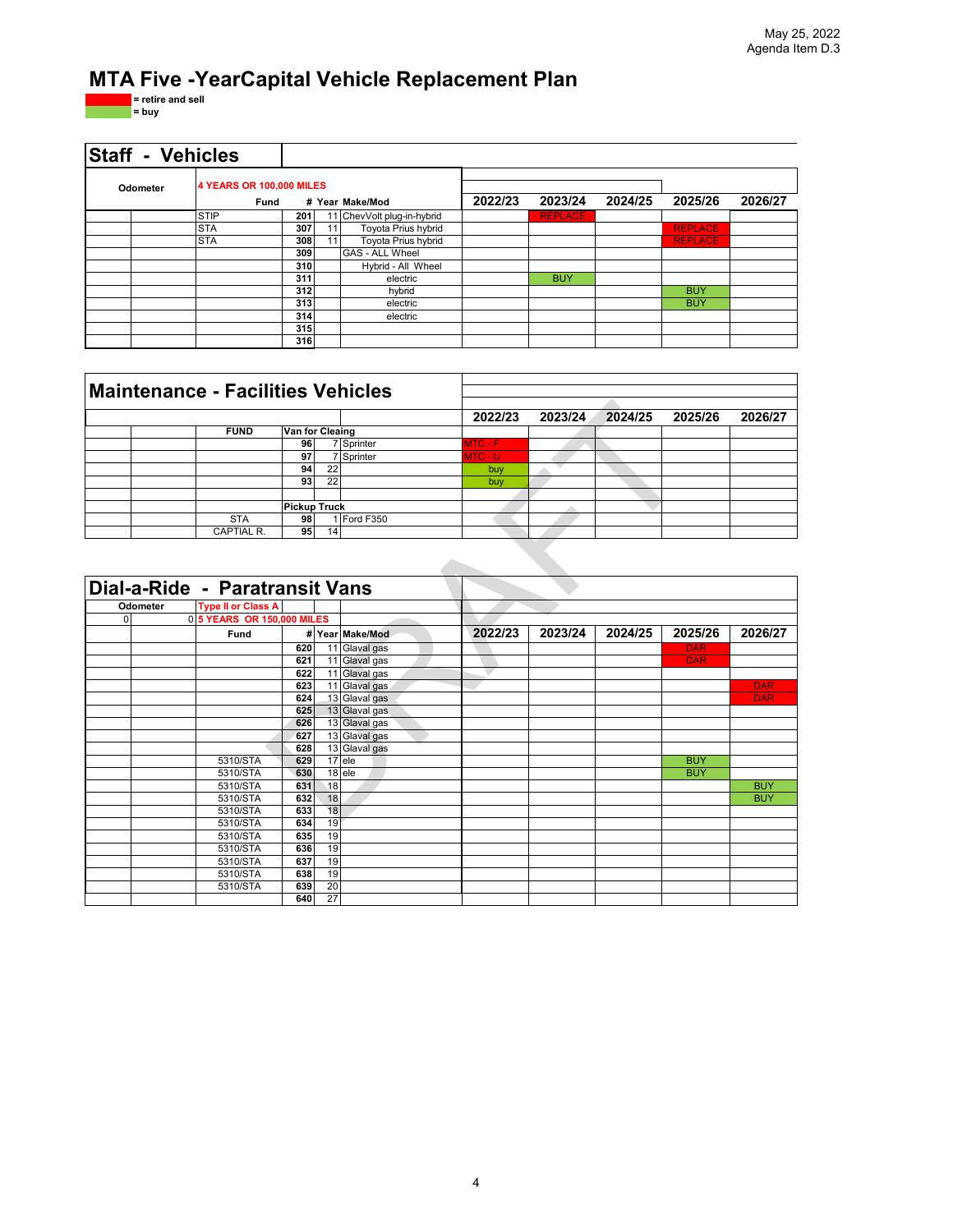| <b>Fixed Route - Cutaway</b> |                            |            |                                |               |                |                |                |                |
|------------------------------|----------------------------|------------|--------------------------------|---------------|----------------|----------------|----------------|----------------|
| <b>Odometer</b>              | <b>Type III or Class C</b> |            |                                |               |                |                |                |                |
|                              | 7 YEARS OR 150,000 MILES   |            |                                |               |                |                |                |                |
|                              | Fund                       |            | # Year Make/Mod                | 2022/23       | 2023/24        | 2024/25        | 2025/26        | 2026/27        |
|                              |                            | 723        | 11 Glaval gas                  |               |                | <b>FR-CUT</b>  |                |                |
|                              |                            | 727        | 11 Glaval gas                  |               | <b>FR-CUT</b>  |                |                |                |
|                              |                            | 728        | 11 Glaval VTM hybrid           | <b>FR-CUT</b> |                |                |                |                |
|                              |                            | 729        | 13 Glaval gas                  |               |                |                | <b>FR-CUT</b>  |                |
|                              |                            | 730        | 13 Glaval gas                  | <b>FR-CUT</b> |                |                |                |                |
|                              |                            | 731        | 13 Glaval gas                  | FR-CUT        |                |                |                |                |
|                              |                            | 732        | 15 Glaval gas                  |               |                |                |                |                |
|                              |                            | 733        | 16 Glaval gas                  |               |                |                | <b>FR-CUT</b>  |                |
|                              |                            | 734        | 16 Glaval gas                  |               |                |                | <b>FR-CUT</b>  |                |
|                              |                            | 735        | 16 Glaval gas                  |               |                |                |                | <b>FR-CUT</b>  |
|                              |                            | 736<br>737 | 16 Glaval gas                  |               |                |                |                | <b>FR-CUT</b>  |
|                              |                            | 738        | 18 Glaval gas<br>18 Glaval Gas |               |                |                |                |                |
|                              |                            | 739        | 18 Glaval Gas                  |               |                |                |                |                |
|                              |                            | 740        | Champion                       |               |                |                |                |                |
|                              |                            | 741        | Champion                       |               |                |                |                |                |
|                              |                            | 742        | Diamond-Lightning              |               |                |                |                |                |
|                              | <b>VW</b>                  | 743        | Diamond-Lightning              |               |                |                |                |                |
|                              | <b>VW</b>                  | 744        | Diamond-Lightning              | <b>BUY</b>    |                |                |                |                |
|                              | <b>VW</b>                  | 745        | Diamond-Lightning              | <b>BUY</b>    |                |                |                |                |
|                              | <b>HVIP</b>                | 746        | Diamond-Lightning              | <b>BUY</b>    |                |                |                |                |
|                              | <b>HVIP</b>                | 747        |                                |               | <b>BUY</b>     |                |                |                |
|                              | <b>STA</b>                 | 748        |                                |               |                | <b>BUY</b>     |                |                |
|                              | <b>STA</b><br><b>STA</b>   | 749<br>750 |                                |               |                |                | <b>BUY</b>     |                |
|                              | <b>STA</b>                 | 751        |                                |               |                |                | <b>BUY</b>     |                |
|                              | <b>STA</b>                 | 752        |                                |               |                |                | <b>BUY</b>     |                |
|                              | <b>STA</b>                 | 753        |                                |               |                |                |                | <b>BUY</b>     |
|                              | <b>STA</b>                 | 754        |                                |               |                |                |                | <b>BUY</b>     |
|                              | <b>STA</b>                 | 755        |                                |               |                |                |                |                |
|                              | <b>STA</b>                 | 756        |                                |               |                |                |                |                |
|                              | <b>STA</b>                 | 757        |                                |               |                |                |                |                |
|                              | <b>STA</b>                 | 758        |                                |               |                |                |                |                |
|                              | <b>STA</b>                 | 759        |                                |               |                |                |                |                |
|                              | <b>STA</b>                 | 760        |                                |               |                |                |                |                |
|                              | <b>STA</b>                 | 761        |                                |               |                |                |                |                |
|                              | <b>STA</b><br><b>STA</b>   | 762        |                                |               |                |                |                |                |
|                              | <b>STA</b>                 | 763<br>764 |                                |               |                |                |                |                |
|                              | <b>STA</b>                 | 765        |                                |               |                |                |                |                |
|                              | <b>STA</b>                 | 766        |                                |               |                |                |                |                |
|                              |                            |            |                                |               | $\overline{3}$ | $\overline{2}$ | $\overline{3}$ | $\overline{3}$ |
|                              |                            |            |                                |               |                |                |                |                |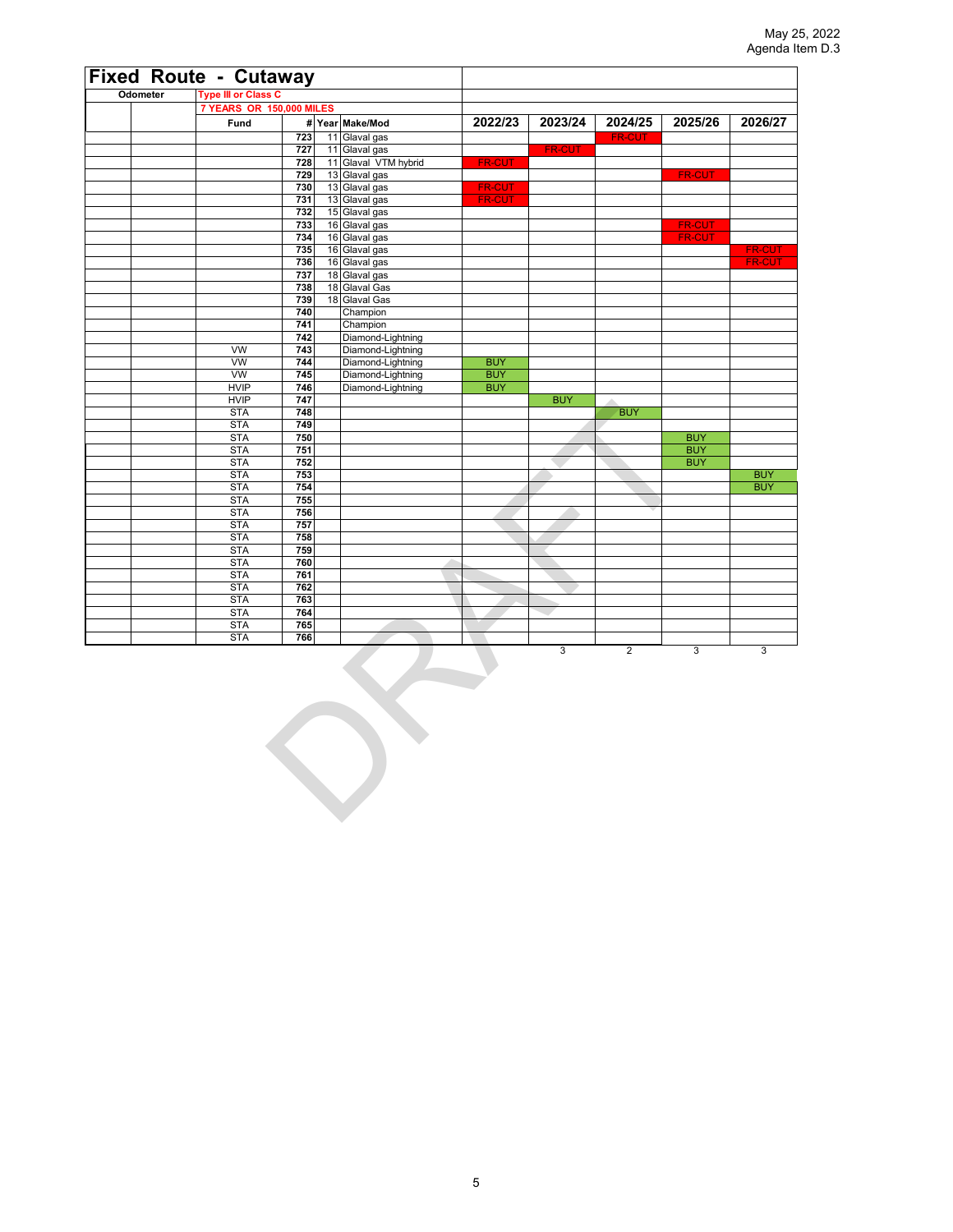### **Fixed Route Fleet - Medium Duty Buses**

| Odometer       | Type VII VIII or Class E          |     |                    |         |         |                |                |                |
|----------------|-----------------------------------|-----|--------------------|---------|---------|----------------|----------------|----------------|
| $\overline{0}$ | 0 Life: 10 years or 350,000 miles |     |                    |         |         |                |                |                |
|                | Fund                              |     | # Year Make/Mod    | 2022/23 | 2023/24 | 2024/25        | 2025/26        | 2026/27        |
|                |                                   | 806 | 12 IC Eaton Hybrid |         |         |                |                |                |
|                |                                   | 807 | 12 IC Eaton Hybrid |         |         |                |                |                |
|                |                                   | 808 | 15 Cummins Glavel  |         |         | <b>REPLACE</b> |                |                |
|                |                                   | 809 | 15 Cummins Glavel  |         |         |                | <b>REPLACE</b> |                |
|                |                                   | 810 | 15 Cummins Glavel  |         |         |                |                | <b>REPLACE</b> |
|                |                                   | 811 |                    |         |         | <b>BUY</b>     |                |                |
|                |                                   | 812 |                    |         |         |                | <b>BUY</b>     |                |
|                |                                   | 813 |                    |         |         |                |                | <b>BUY</b>     |
|                |                                   | 814 |                    |         |         |                |                |                |
|                |                                   | 815 |                    |         |         |                |                |                |
|                |                                   | 816 |                    |         |         |                |                |                |
|                |                                   | 817 |                    |         |         |                |                |                |
|                |                                   | 818 |                    |         |         |                |                |                |
|                |                                   | 819 |                    |         |         |                |                |                |
|                |                                   | 820 |                    |         |         |                |                |                |
|                |                                   |     |                    |         |         |                |                |                |
|                |                                   |     |                    |         |         | $\overline{2}$ |                |                |

ī

### **Fixed Route Fleet - Heavy Duty Buses**

| Hubometer | <b>Urban Bus Class H</b><br>LIFE: 12 YEARS OR 500,000 MILES |            |      |                                                                            |         |                |         |                |                |
|-----------|-------------------------------------------------------------|------------|------|----------------------------------------------------------------------------|---------|----------------|---------|----------------|----------------|
|           | Fund                                                        | #          | Year | <b>Make/Mod</b>                                                            | 2022/23 | 2023/24        | 2024/25 | 2025/26        | 2026/27        |
|           | 5339                                                        | 906        |      | 99 40' Gillig                                                              |         | <b>REPLACE</b> |         |                |                |
|           |                                                             | 910        |      | 13 40' Gillig Clean Diesel Low Floor                                       |         |                |         | <b>REPLACE</b> |                |
|           |                                                             | 911        |      | 13 40' Gillig Clean Diesel Low Floor                                       |         |                |         | <b>REPLACE</b> |                |
|           |                                                             | 912        |      | 13 40' Gillig Clean Diesel Low Floor                                       |         |                |         | <b>REPLACE</b> |                |
|           |                                                             | 913        |      | 13 40' Gillig Clean Diesel Low Floor                                       |         |                |         | <b>REPLACE</b> |                |
|           |                                                             | 914        |      | 13 40' Gillig Clean Diesel Low Floor                                       |         |                |         |                | <b>REPLACE</b> |
|           |                                                             | 915        |      | 13 40' Gillig Clean Diesel Low Floor                                       |         |                |         |                | <b>REPLACE</b> |
|           |                                                             | 916        |      | 13 40' Gillig Clean Diesel Low Floor                                       |         |                |         |                | <b>REPLACE</b> |
|           |                                                             | 917        |      | 13 40' Gillig Clean Diesel Low Floor                                       |         |                |         |                | <b>REPLACE</b> |
|           | PTIMSEA 5339                                                | 918        |      | 23 35 Gillig All Electric Low Floor                                        |         | <b>BUY</b>     |         |                |                |
|           |                                                             | 919        |      | 24 35 Gillig All Electric Low Floor                                        |         |                |         | <b>BUY</b>     |                |
|           |                                                             | 920        |      | 24 35 Gillig All Electric Low Floor                                        |         |                |         | <b>BUY</b>     |                |
|           |                                                             | 921        |      | 24 35 Gillig All Electric Low Floor                                        |         |                |         | <b>BUY</b>     |                |
|           |                                                             | 922        |      | 24 35 Gillig All Electric Low Floor                                        |         |                |         | <b>BUY</b>     | <b>BUY</b>     |
|           |                                                             | 923<br>924 |      | 24 35 Gillig All Electric Low Floor<br>24 35 Gillig All Electric Low Floor |         |                |         |                | <b>BUY</b>     |
|           |                                                             | 925        |      | 24 35 Gillig All Electric Low Floor                                        |         |                |         |                | <b>BUY</b>     |
|           |                                                             | 926        |      | 24 35 Gillig All Electric Low Floor                                        |         |                |         |                | <b>BUY</b>     |
|           |                                                             |            |      |                                                                            |         |                |         |                |                |
|           |                                                             |            |      |                                                                            |         |                |         |                |                |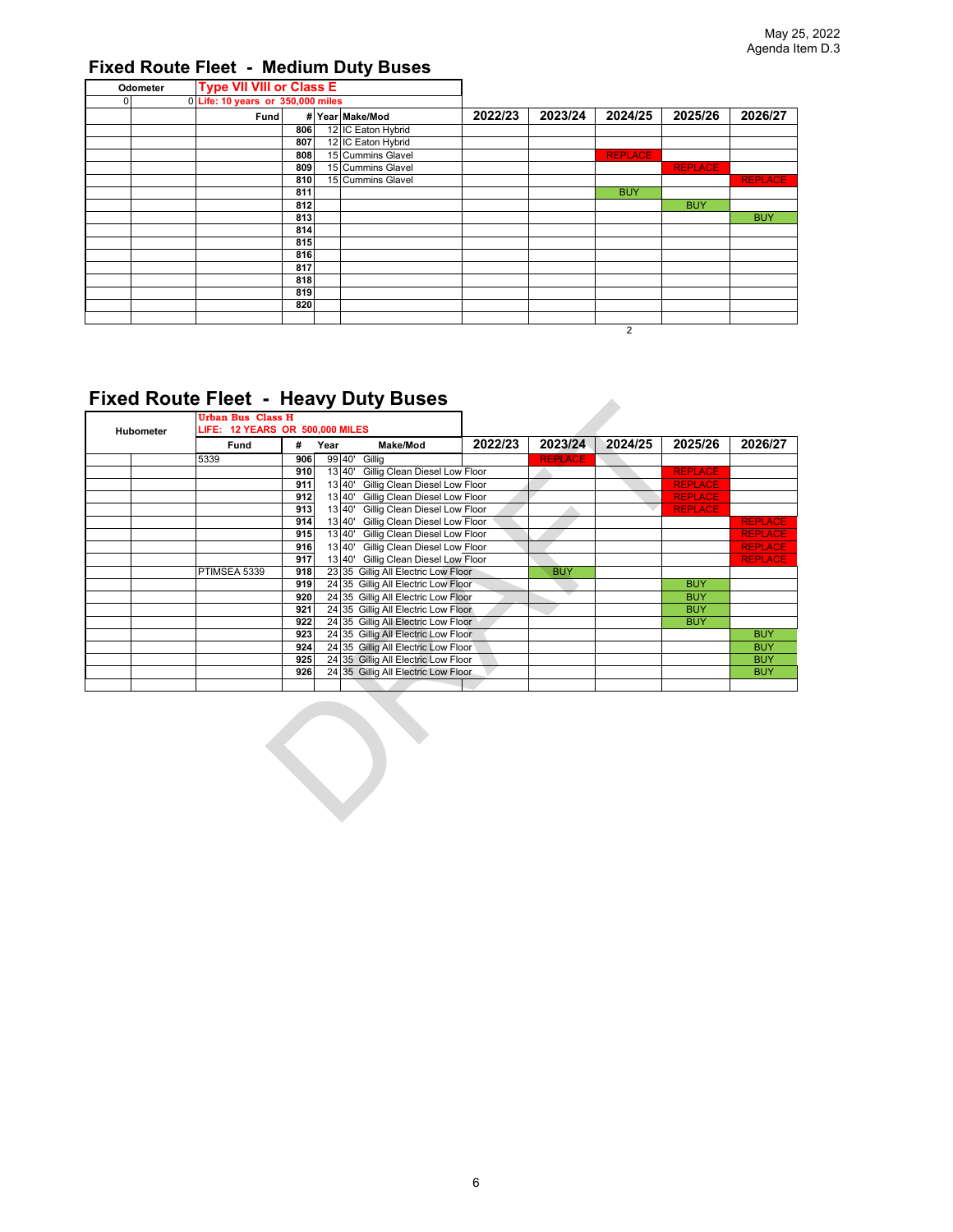## **MTA Five-Year Capital Plan**

### **Vehicle Replacement Plan - Estimated Costs**

| <b>Schedule of Purchases</b>  | 2022/23 | 2023/24 | 2024/25 | 2025/26        | 2026/27 |
|-------------------------------|---------|---------|---------|----------------|---------|
| <b>Staff - Hybrid AW</b>      |         |         |         |                |         |
| <b>Staff - Electric</b>       |         |         |         | 2              |         |
| <b>Staff - Mtc Van</b>        | 2       |         |         |                |         |
| <b>Staff - Mtc Truck</b>      |         |         |         |                |         |
| <b>Senior Center Mini-Van</b> |         |         |         |                |         |
| <b>Senior Center Bus</b>      |         |         |         |                |         |
| <b>Dial-A-Ride Bus</b>        |         |         |         | $\mathfrak{p}$ | 2       |
| <b>Cutaway Buses</b>          | 3       |         |         | 3              | 2       |
| <b>Medium Duty Bus</b>        |         |         |         |                |         |
| <b>Heavy Duty Bus</b>         |         |         |         | 4              | 4       |
| <b>TOTAL</b>                  |         | 3       |         | 12             |         |

| Unit Cost (\$000)*              | 2022/23   | 2023/24     | 2024/25   | 2025/26     | 2026/27     |
|---------------------------------|-----------|-------------|-----------|-------------|-------------|
| <b>Staff - Hybrid AW</b>        |           |             |           |             |             |
| <b>Staff - Electric</b>         |           | \$40,000    |           | \$40,000    |             |
| Staff - Mtc Van                 | \$80,000  |             |           |             |             |
| Staff - Mtc Truck (crew)        |           |             |           |             |             |
| Senior Center Mini-Van          |           |             |           |             |             |
| <b>Senior Center Bus</b>        |           |             |           |             |             |
| Dial-A-Ride Bus                 |           |             |           | \$285,000   | \$290,000   |
| <b>All Electric Cutaway Bus</b> | \$305,000 | \$310,000   | \$315,000 | \$320,000   | \$325,000   |
| <b>Medium Duty Diesel</b>       |           |             | \$550,000 | \$550,000   |             |
| <b>Heavy Duty Bus</b>           |           | \$1,000,000 |           | \$1.025.000 | \$1,050,000 |
| <b>Medium Duty Hybrid</b>       |           |             |           |             |             |
| <b>Medium Duty Electric</b>     |           |             |           |             |             |

| <b>Staff - Hybrid AW</b>        |           |             |           |                            |             |
|---------------------------------|-----------|-------------|-----------|----------------------------|-------------|
| <b>Staff - Electric</b>         |           | \$40,000    |           | \$40,000                   |             |
| Staff - Mtc Van                 | \$80,000  |             |           |                            |             |
| <b>Staff - Mtc Truck (crew)</b> |           |             |           |                            |             |
| <b>Senior Center Mini-Van</b>   |           |             |           |                            |             |
| <b>Senior Center Bus</b>        |           |             |           |                            |             |
| Dial-A-Ride Bus                 |           |             |           | \$285,000                  | \$290,000   |
| <b>All Electric Cutaway Bus</b> | \$305,000 | \$310,000   | \$315,000 | \$320,000                  | \$325,000   |
| <b>Medium Duty Diesel</b>       |           |             | \$550.000 | \$550,000                  |             |
| <b>Heavy Duty Bus</b>           |           | \$1,000,000 |           | \$1,025,000                | \$1,050,000 |
| <b>Medium Duty Hybrid</b>       |           |             |           |                            |             |
| <b>Medium Duty Electric</b>     |           |             |           |                            |             |
|                                 |           |             |           |                            |             |
| <b>TOTAL ANNUAL COST</b>        | 2022/23   | 2023/24     | 2024/25   | 2025/26                    | 2026/27     |
| <b>Staff - Hybrid AW</b>        | \$0       | \$0         | \$0       | \$0                        |             |
| <b>Staff - Electric</b>         |           |             |           |                            | \$0         |
|                                 | \$0       | \$40,000    | \$0       | \$80,000                   | \$0         |
| Staff - Mtc Van                 | \$160.000 | \$0         | \$0       | \$0                        | \$0         |
| Staff - Mtc Truck (crew)        | \$0       | \$0         | \$0       | \$0                        | \$0         |
| <b>Senior Center Mini-Van</b>   | \$0       | \$0         | \$0       | \$0                        | \$0         |
| <b>Senior Center Cutaway</b>    | \$0       | \$0         | \$0       | \$0                        | \$0         |
| Dial-A-Ride Bus                 | \$0       | \$0         | \$0       | \$570,000                  | \$580,000   |
| <b>Cutaway Bus</b>              | \$915,000 | \$310,000   | \$315,000 | \$960,000                  | \$650,000   |
| <b>Medium Duty Diesel</b>       | \$0       | \$0         | \$550,000 | \$550,000                  | \$0         |
| <b>Heavy Duty Bus</b>           | \$0       | \$1,000,000 | \$0       | \$4,100,000                | \$4,200,000 |
| <b>Medium Duty Hybrid</b>       | \$0       | \$0         | \$0       | \$0                        | \$0         |
| <b>Medium Duty Electric</b>     | \$0       | \$0         | \$0       | \$0<br>$\sqrt{$6,260,000}$ | \$0         |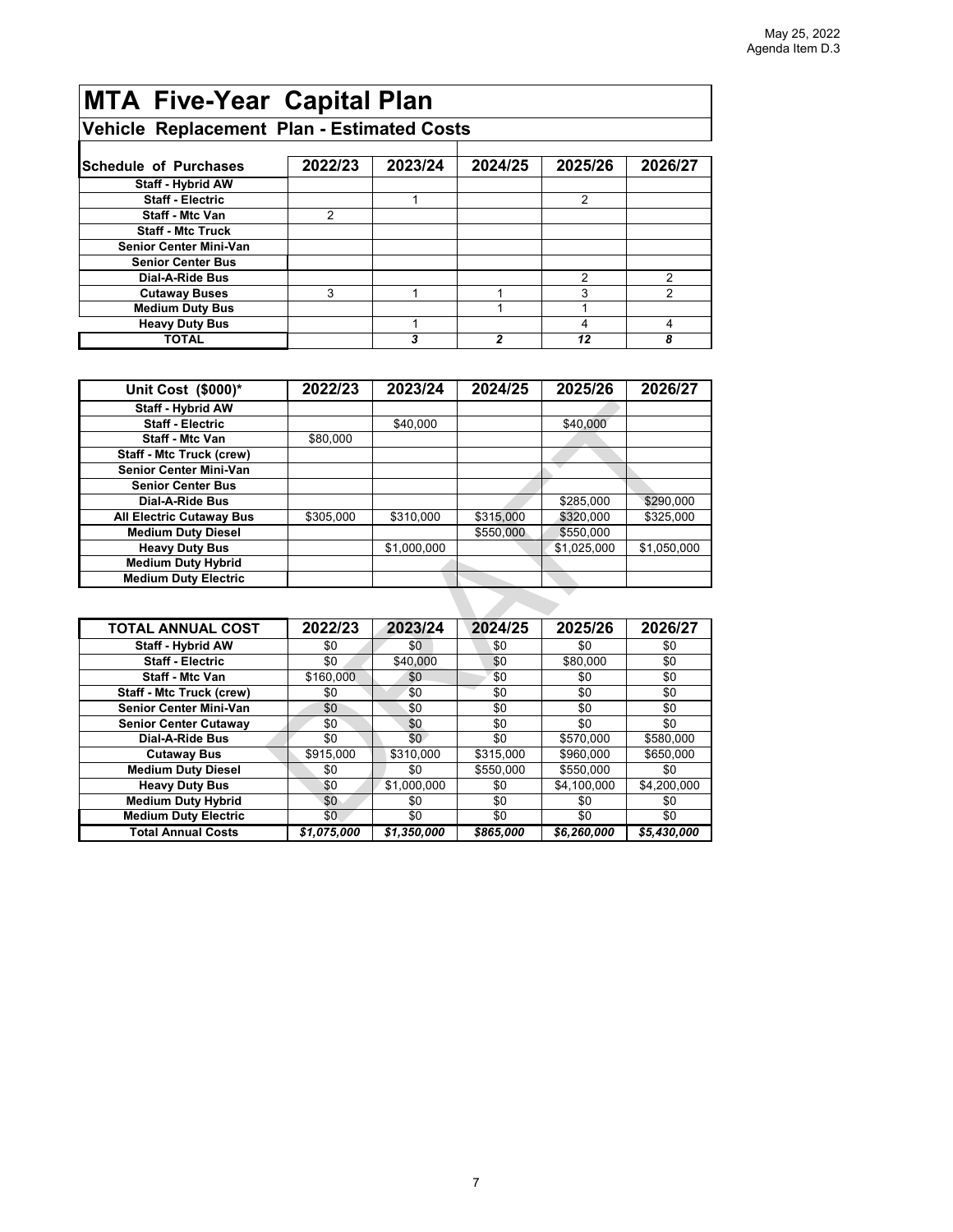## **FY 22-23 FIVE-YEAR CAPITAL PLAN**

## **Equipment Purchase Detail**

| Category                                 |         |         |         |         |         | <b>Five-Year</b> |
|------------------------------------------|---------|---------|---------|---------|---------|------------------|
| <b>Project</b>                           | 2022/23 | 2023/24 | 2024/25 | 2025/26 | 2026/27 | <b>Total</b>     |
| <b>Operations</b>                        |         |         |         |         |         |                  |
| Miscellaneous                            | 2,000   | 2,000   | 2,000   | \$2,000 | \$2,000 | 10,000           |
| <b>Office Furniture</b>                  |         | 2000    |         | \$2,000 |         | 4,000            |
| <b>Computers: Receptionist</b>           |         |         |         |         |         | $\mathbf{0}$     |
| <b>Computers: Training Supervisor</b>    |         | 1.500   |         |         |         | 1,500            |
| Computers: Dispatch Supervisor           |         | 1.500   |         |         |         | 1,500            |
| <b>Computers: South Coast Supervisor</b> |         |         |         | \$1,700 |         | 1,700            |
| Computers: Fort Bragg Supervisor         |         |         |         |         |         | 0                |
| <b>Training Equipment</b>                |         | 2,000   | 2.000   | \$2,000 | \$2,000 | 8,000            |
| <b>Transportation Totals</b>             | 2,000   | 10,500  | 4,000   | 7,700   | 4.000   | 28,200           |

|                                          |           |         |         |         |         | <b>Five-Year</b> |
|------------------------------------------|-----------|---------|---------|---------|---------|------------------|
| <b>Vehicles</b>                          | 2022/23   | 2023/24 | 2024/25 | 2025/26 | 2026/27 | <b>Total</b>     |
| <b>Miscellaneous</b>                     | 2,300     | 2.500   | 2.500   | 2.500   | 3.000   | 12,800           |
| <b>Cutaway Transmissions and Engines</b> | 5000      | 5000    | 5000    | 5.000   | 6.000   | 26,000           |
| Trailer                                  | 16000     |         |         |         |         | 16.000           |
| Electronic Fare Box                      | 1500000   |         |         |         |         | 1,500,000        |
|                                          |           |         |         |         |         | $\Omega$         |
| <b>Vehicles Total</b>                    | 1,523,300 | 7,500   | 7,500   | 7,500   | 9,000   | 1,554,800        |

| Trailer                            | 16000     |         |         |          |              | 16,000           |
|------------------------------------|-----------|---------|---------|----------|--------------|------------------|
| <b>Electronic Fare Box</b>         | 1500000   |         |         |          |              | 1,500,000        |
|                                    |           |         |         | $\Omega$ |              |                  |
| <b>Vehicles Total</b>              | 1,523,300 | 7,500   | 7,500   | 7,500    | 9,000        | 1,554,800        |
|                                    |           |         |         |          |              |                  |
|                                    |           |         |         |          |              | <b>Five-Year</b> |
| <b>Maintenance</b>                 | 2022/23   | 2023/24 | 2024/25 | 2025/26  | 2026/27      | <b>Total</b>     |
| <b>Miscellaneous</b>               | 35.000    |         |         | 3,000    |              | 38,000           |
| <b>Ukiah Yard Reseal</b>           | 6,000     |         |         | 8,000    |              | 14,000           |
| <b>Willits Yard Reseal</b>         |           |         | 5,000   |          |              | 5,000            |
| Ft. Bragg Yard Reseal              | 2,500     |         |         | 5,000    |              | 7,500            |
| Wood seal north wall of shop       |           |         |         |          |              |                  |
| <b>Break Room Roof</b>             |           |         | 25,000  |          |              | 25,000           |
| Old Ukiah Shop - Remodel           |           | 135,000 |         |          |              | 135,000          |
| Multi Refrigerant Recycle Machine  | 15,000    |         |         |          |              | 15,000           |
| Wash Bay Pumps and Motors          |           | 7,000   |         |          |              | 7,000            |
| Replace Diagnostics Laptop         |           | 2,500   |         |          |              | 2,500            |
| Parking lot sweeper                | 50,000    |         |         |          |              | 50,000           |
| Solar panel cleaner                | 10.000    |         |         |          |              | 10,000           |
| Amperage voltage tester industrial | 5,000     |         |         |          |              | 5,000            |
| <b>Bob's Computer</b>              |           |         |         |          |              |                  |
| <b>Maintenance Totals</b>          | 123,500   | 144,500 | 30,000  | 16,000   | $\mathbf{0}$ | 314,000          |
|                                    |           |         |         |          |              |                  |
|                                    |           |         |         |          |              |                  |
|                                    |           |         |         |          |              |                  |
|                                    |           |         |         |          |              |                  |
|                                    |           |         |         |          |              |                  |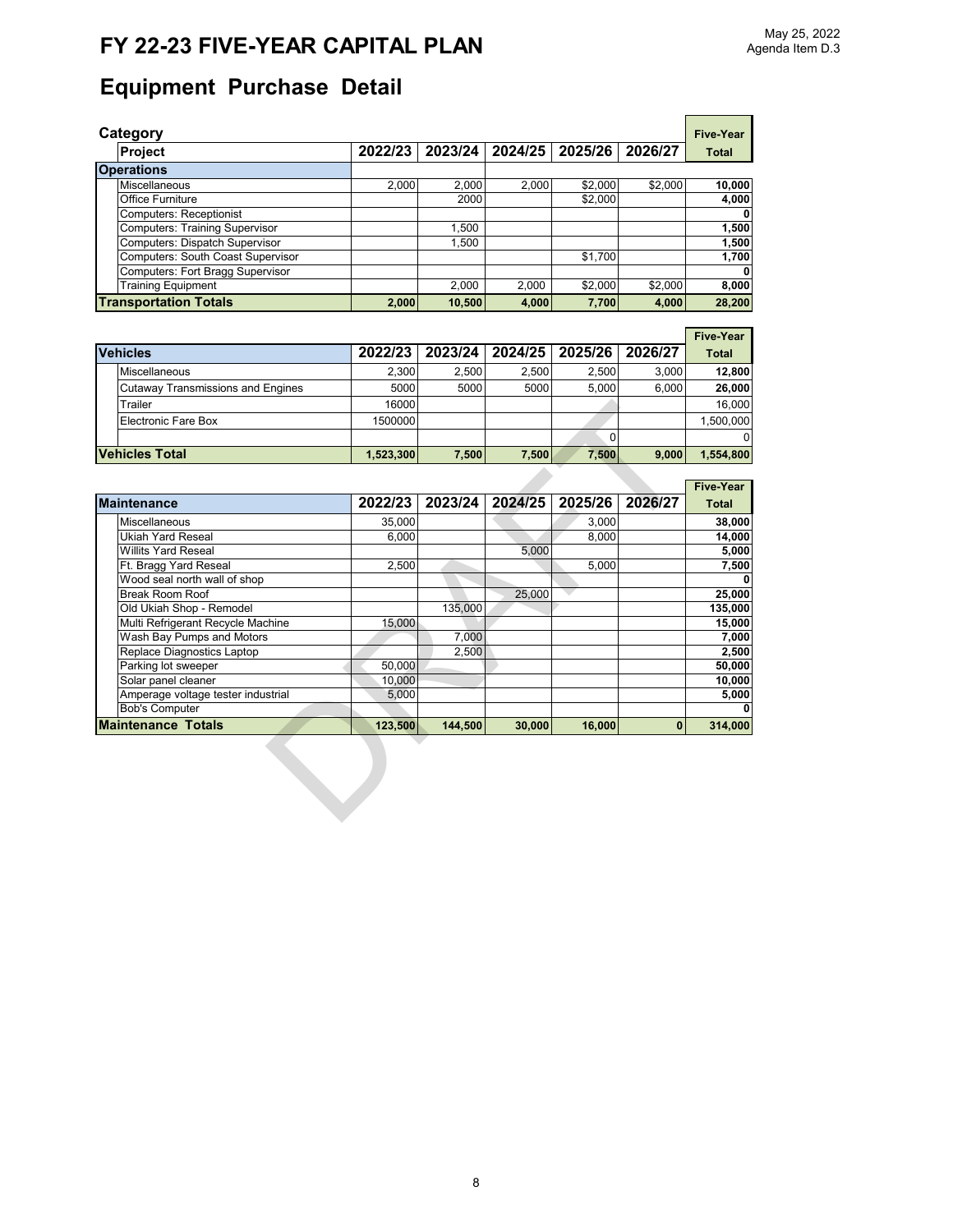## **FY 21-22 FIVE-YEAR CAPITAL PLAN**

## **Equipment Purchase Detail**

| Category                                |         |         |         |         |         | Five-Year    |
|-----------------------------------------|---------|---------|---------|---------|---------|--------------|
| <b>Project</b>                          | 2022/23 | 2023/24 | 2024/25 | 2025/26 | 2026/27 | <b>Total</b> |
| <b>Office - Administration</b>          |         |         |         |         |         |              |
| Miscellaneous                           | 4,000   | 3,000   | 3,000   | 3,500   | 3,500   | 17,000       |
| Heavy Duty Paper Shredder               |         |         | 2,100   |         |         | 2,100        |
| Coin Sorter                             |         |         |         |         |         | 0            |
| Wiring Upgrade                          |         | 20,000  |         |         |         | 20,000       |
| Managed IT Network/Care                 | 3,000   |         |         |         |         | 3,000        |
| Furniture                               |         | 1.000   | 1.000   | 2,000   |         | 4,000        |
| Telephone+Cell, replace + headsets      |         |         |         |         |         | 0            |
| Video Conference Ukiah and UVConfCtr    | 1.700   | 4.000   |         |         |         | 5,700        |
| Computer - Receptionist                 |         |         |         | 1,500   |         | 1,500        |
| Computer - HR                           |         |         |         | 1,500   |         | 1,500        |
| <b>Computer - Accounting Specialist</b> |         | 1.800   |         | 1,500   |         | 3,300        |
| Computer - Finance Manager              |         |         |         | 1,500   |         | 1,500        |
| Computer - ED                           |         |         |         |         |         | 0            |
| HR - Copier, Recording Equipment        |         | 2,500   | 2,500   |         |         | 5,000        |
| <b>Administration Totals</b>            | 8.700   | 32,300  | 8.600   | 11.500  | 3.500   | 64.600       |

### **Five-Year**

|                                    |          |           |         |          |              | <b>Five-Year</b> |
|------------------------------------|----------|-----------|---------|----------|--------------|------------------|
| <b>Shelters and Benches</b>        | 2022/23  | 2023/24   | 2024/25 | 2025/26  | 2026/27      | <b>Total</b>     |
| <b>Shelters</b>                    | 15,000   | 1,500     | 2,500   | 1,500    | 2,500        | 23,000           |
| (materials)<br><b>Benches</b>      | 1,200    | 1,500     | 1,500   | 1,200    | 1,500        | 6,900            |
| Bus Stops & Signs                  |          | 20,000    |         |          |              | 20,000           |
| <b>Stops</b>                       |          |           |         |          |              | 0                |
|                                    |          |           |         |          |              | 0                |
|                                    |          |           |         |          |              | 0                |
|                                    |          |           |         |          |              | 0                |
| <b>Shelters and Benches Totals</b> | 16,200   | 23,000    | 4,000   | 2,700    | 4,000        | 49,900           |
|                                    |          |           |         |          |              | Five-Year        |
|                                    |          |           |         |          |              |                  |
| <b>Security</b>                    | 2022/23  | 2023/24   | 2024/25 | 2025/26  | 2026/27      | <b>Total</b>     |
|                                    |          |           |         |          |              |                  |
|                                    |          |           |         |          |              |                  |
|                                    |          |           |         |          |              |                  |
|                                    |          |           |         |          |              |                  |
| <b>Security Total</b>              | $\bf{0}$ | $\pmb{0}$ | 0       | $\bf{0}$ | $\mathbf{0}$ | $\bf{0}$         |
|                                    |          |           |         |          |              |                  |

|  | <b>Security</b>       |  | 2022/23 2023/24 2024/25 2025/26 2026/27 |  |  |  | <b>Total</b> |  |
|--|-----------------------|--|-----------------------------------------|--|--|--|--------------|--|
|  |                       |  |                                         |  |  |  |              |  |
|  |                       |  |                                         |  |  |  |              |  |
|  |                       |  |                                         |  |  |  |              |  |
|  |                       |  |                                         |  |  |  |              |  |
|  | <b>Security Total</b> |  |                                         |  |  |  |              |  |